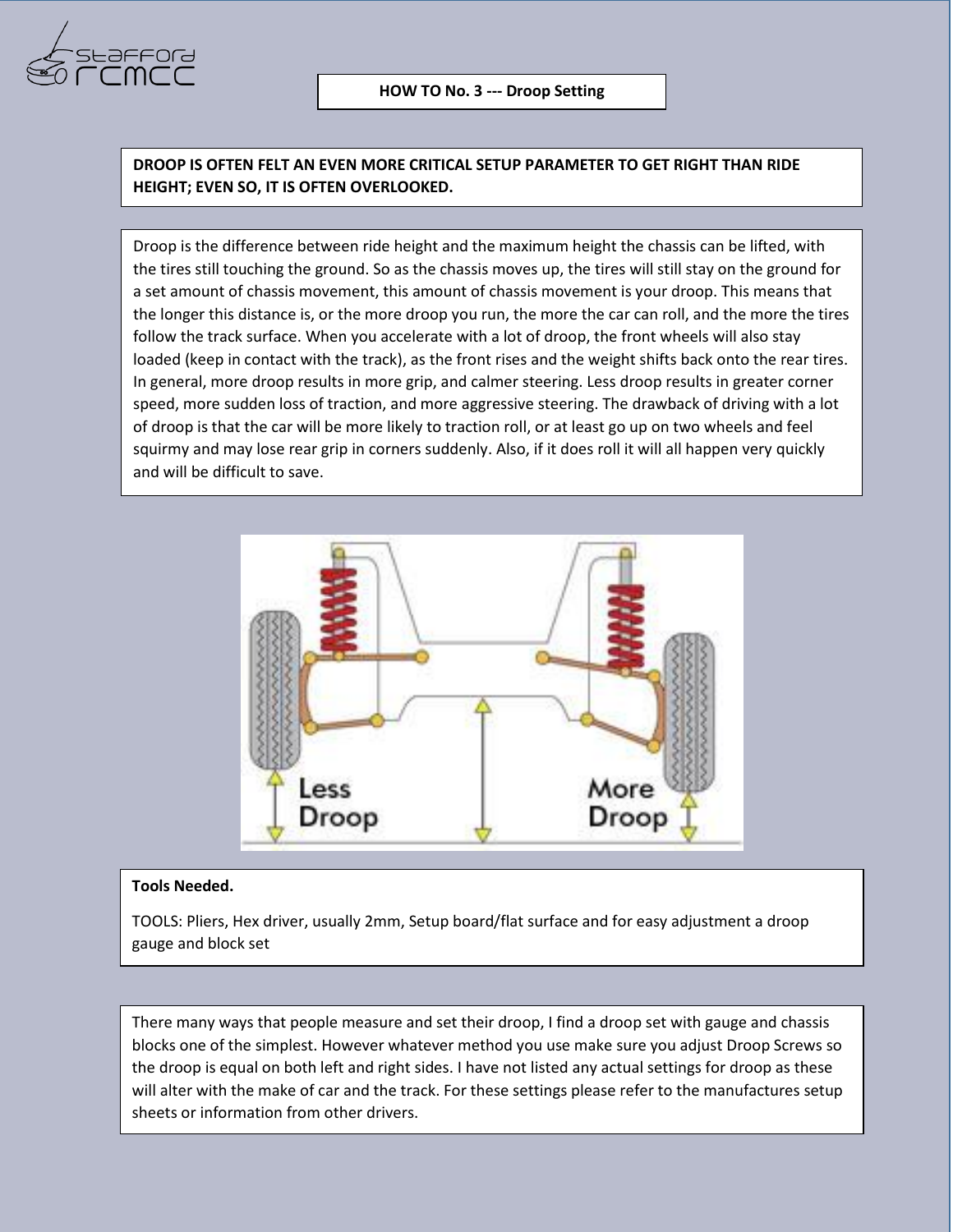

## **How to Adjust:**

Firstly, remove the wheels, detach the shocks and the anti-roll bars.

Most cars use droop screws in the arms that touch the chassis and limit down-travel. Droop Screws limit how far the wishbones travel downward (which determines how far upwards the chassis travels). For detailed information on adjusting the Droop Screws of your car, refer to the appropriate set-up manuals for your car.

Please note: on some models, such as the VBC there is raised area under the block that will have to be taken into account when measuring the droop against the gauge. Again see the car manufactures instructions on the relevant value

## **Measuring Droop:**

Place the droop gauge support blocks on the set-up board, and then place the chassis on the support blocks. (Make sure the chassis is solidly mounted on the support blocks so it won't move.)

Lift and drop the suspension arms so that they settle in their lowest positions.

Using the droop gauge, measure the droop value.





Measure at the bottom of the front steering blocks and the bottom of the rear hub carriers. Adjust the droop by turning the droop screws